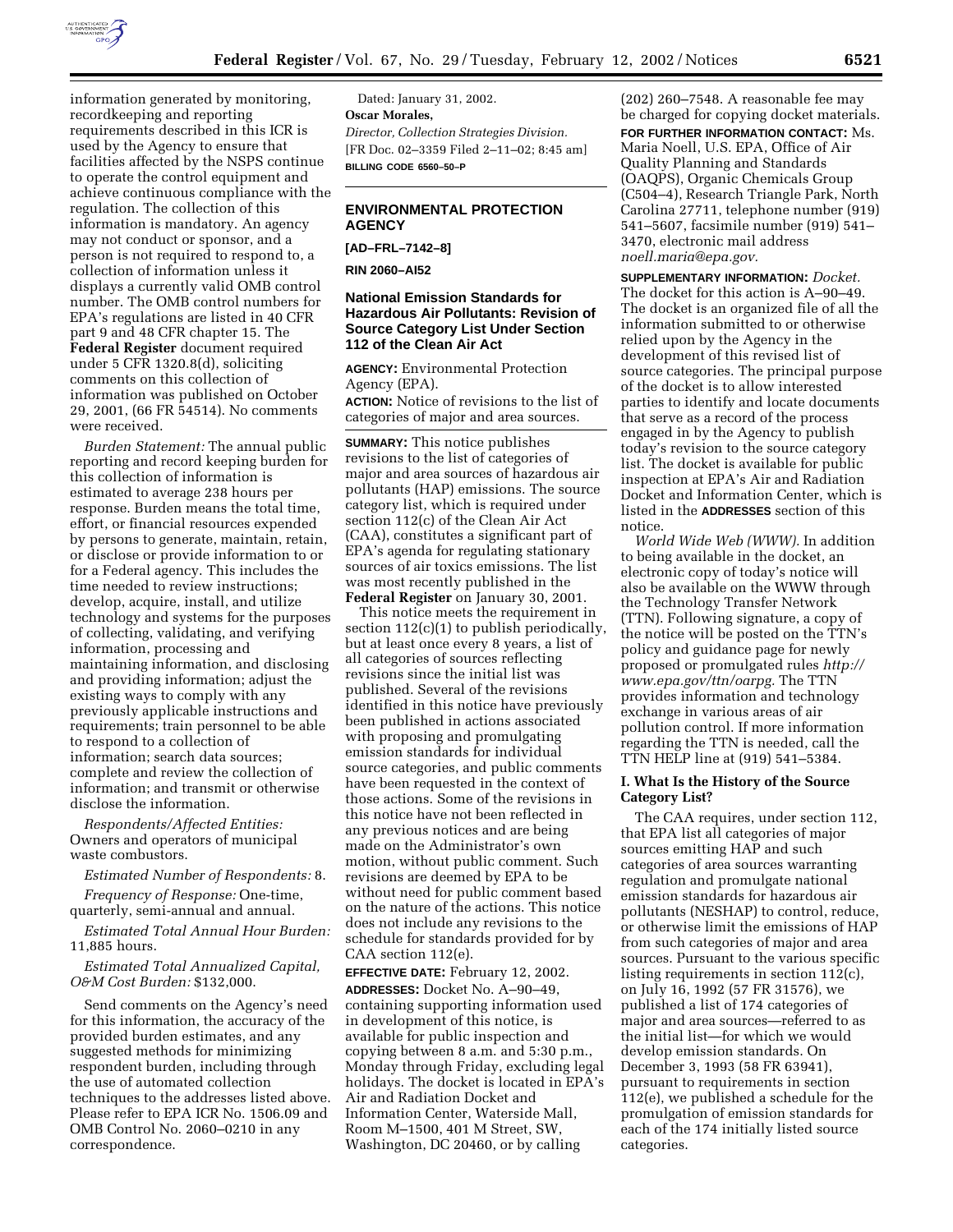When we publish notices that affect actions relating to individual source categories, it is important to reflect the resultant changes on the list and schedule. However, we published two separate notices where we listed sources for specific pollutants under section 112(c)(6) on April 10, 1998 (63 FR 17838), and additional area sources under section 112(k) on July 19, 1999 (64 FR 38706). Please refer to these specific notices for those listings. Since we have already listed those sources in previous **Federal Register** notices, we are not relisting them in this notice at this time. On June 4, 1996 (61 FR 28197), we published a notice that referenced all previous list and schedule changes and consolidated those actions, along with several new actions, into a revised source category list and schedule. Subsequently, we published four additional notices which updated the list and schedule: February 12, 1998 (63 FR 7155); May 17, 1999 (64 FR 26743); November 18, 1999 (64 FR 63025); and January 30, 2001 (66 FR 8220). You should read the previous notices for information relating to the development of the initial list and schedule and subsequent changes.

### **II. Why Is EPA Issuing This Notice?**

This notice announces all list changes that have occurred since we last updated the list on January 30, 2001 (66 FR 8220). The changes and the affected source categories, are:

Changes to Source Category Names • Friction Materials Manufacturing

- Addition of Source Categories • Coal- and Oil-Fired Electric Utility
- Steam Generating Units
- Wet-Formed Fiberglass Mat

Production Deletion of Source Categories

- Asphalt Concrete Manufacturing
- Uranium Hexafluoride
- Sewage Sludge Incineration
- Subsumptions of Source Categories • Cellulose Ethers Production
- Miscellaneous Viscose Processes Changes to the Scope of a Source
	- Category
	- Process Heaters

The source category list and promulgation schedule, updated to include today's changes to the list as well as actions from previous notices, are presented in Table 1. Table 1 also includes **Federal Register** citations for notices related to the source categories (Table 1 omits proposal notices once a rule or rule amendment has been promulgated). Source categories for which revisions have been made in today's notice are annotated in Table 1 for ease in discerning where revisions have been made.

For general descriptions of source categories listed in Table 1, please refer to ''Documentation for Developing the Initial Source Category List'' (EPA–450/ 3–91–030) and the **Federal Register** notice for the first revision of the source category list and schedule (61 FR 28197, June 4, 1996). For subsequent changes to descriptions of source categories for which a rule has been promulgated, please consult Table 1 for the citation of the **Federal Register** notice that includes the amended definition and corresponding rule applicability.

### **III. What Are the Revisions EPA Is Making to the Source Category List?**

The following sections describe revisions to the source category list since January 30, 2001.

### *A. Changes to Source Category Names*

We are renaming the Friction Products Manufacturing source category to Friction Materials Manufacturing so that the name better describes the source category.

#### *B. Addition of Source Categories*

Section 112(n)(1)(A) of the CAA requires the Administrator to determine whether regulation of HAP from electric utility steam generating units is appropriate and necessary. This finding was to be made after the consideration of the results of the study mandated by the same section, reported to Congress in EPA's February 1998 ''Study of Hazardous Air Pollutant Emissions from Electric Utility Steam Generating Units—Final Report to Congress.'' The EPA gathered additional information and announced on December 20, 2000 (65 FR 79825) that regulation of HAP emissions from coal- and oil-fired electric utility steam generating units was appropriate and necessary. As a result of this determination, the source category for Coal- and Oil-Fired Electric Utility Steam Generating Units was added to the list of source categories under section 112(c) of the CAA in that December 20, 2000 notice. In today's notice, we are simply updating the source category list to reflect that addition.

Today's notice also updates the source category list to reflect the addition of a new source category called Wet-Formed Fiberglass Mat Production. For further information, you should refer to the proposed preamble for the NESHAP for Wet-Formed Fiberglass Mat Production (65 FR 34277), which serves as the official action for adding that source category.

### *C. Deletion of Source Categories*

The Administrator may, where appropriate, delete categories of sources on the Administrator's own motion or on petition. In today's notice, we are deleting the Asphalt Concrete Manufacturing, Uranium Hexafluoride Production, and Sewage Sludge Incineration source categories on the Administrator's own motion. As discussed in the initial list notice (57 FR 31576), we included these categories on the list because at the time, we believed there were major sources in each category, either because they were major sources in their own right or because of collocation with other sources of HAP. These source categories are being deleted because available data indicate that there are no major sources in any of the source categories.

#### 1. Asphalt Concrete Manufacturing

In today's notice, we are deleting the source category Asphalt Concrete Manufacturing because available data indicate that there are no major sources. This source category was initially listed in July 1992 because at the time, we believed there were major sources in the category. Emissions data, along with emission factors, were used to estimate HAP emissions from eleven asphalt concrete manufacturing plants employing various production processes and different fuels. Emissions of total HAP at individual plants range from 1.5 tons per year (tpy) to 6.4 tpy. In addition, emission factors were used to estimate HAP emissions from a plant with a high annual production of 1.2 million tons of asphalt concrete. We estimate total HAP emissions from that plant to be 6.2 tpy. Based on the above information, we have concluded that no asphalt concrete manufacturing facility has the potential to emit HAP approaching major source levels.

#### 2. Uranium Hexafluoride Production

The Uranium Hexafluoride Production source category was initially listed in July 1992. Information collected since the listing indicates that there is only one facility producing uranium hexafluoride in the United States. We visited the facility and reviewed emissions estimates provided by the facility. We estimate total plantwide emissions of HAP, including emissions from uranium hexafluoride production and fluorine production, to be less than 5 tpy. Therefore, since there are no sources in this category with the potential to emit HAP at a level approaching the major source threshold, we are removing this source category from the list.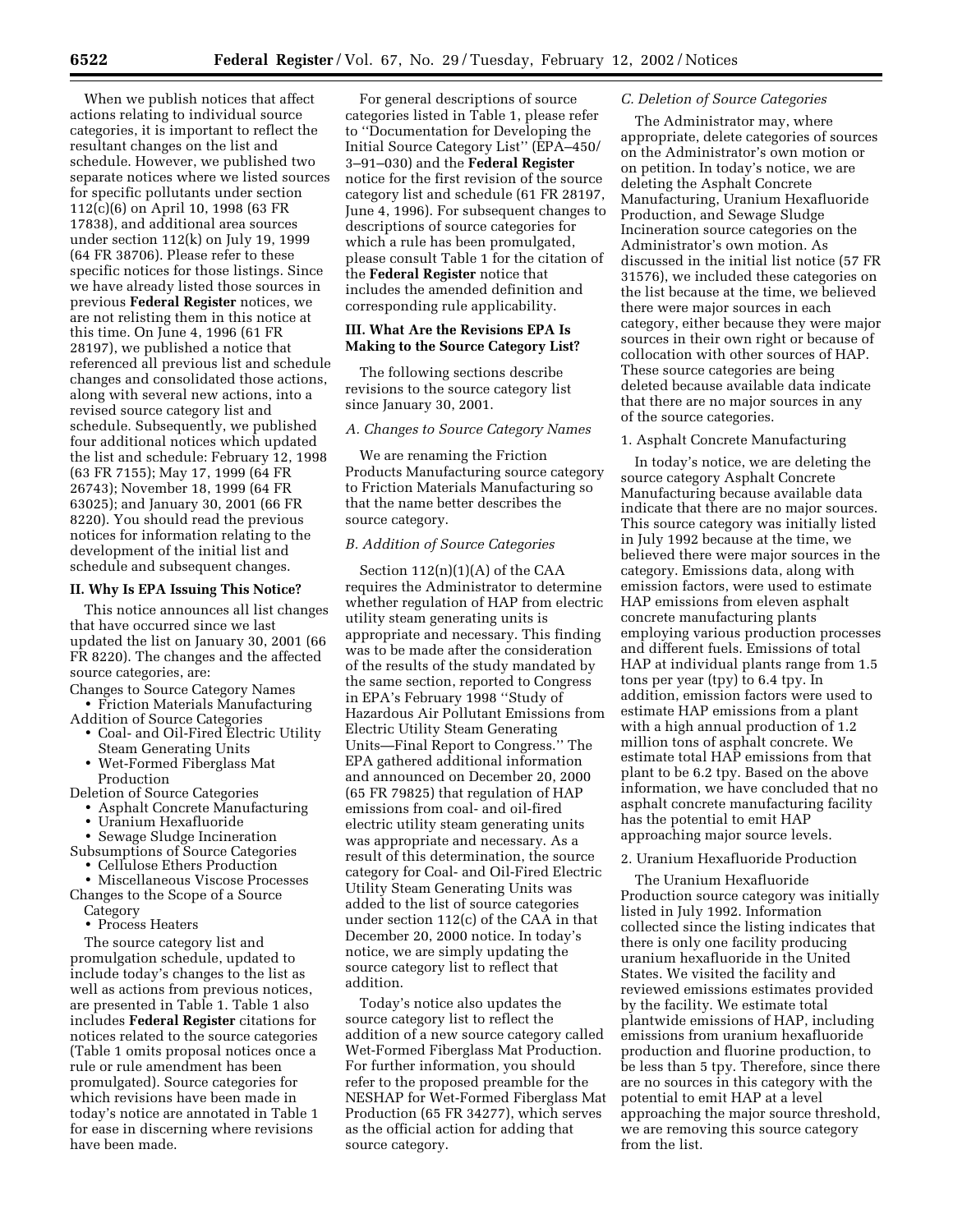### 3. Sewage Sludge Incineration

The Sewage Sludge Incineration source category was initially listed in July 1992. Sewage sludge incinerators have been reevaluated for emissions of HAP. After evaluation of all emissions information available, including additional testing conducted since the initial listing, we have concluded that the Sewage Sludge Incineration source category does not have any sources with the potential to emit HAP at a level approaching major source levels; therefore, we are removing the Sewage Sludge Incineration source category from the list of source categories under CAA section 112.

#### *D. Subsumptions of Source Categories*

Today's notice updates the source category list to reflect the subsumption of seven categories related to cellulose production into two source categories called Cellulose Ethers Production and Miscellaneous Viscose Processes. We are combining the Carboxymethylcellulose Production, Cellulose Ethers Production, and Methylcellulose Production source categories into the Cellulose Ethers Production source category. We are also combining four existing source categories into a new source category called Miscellaneous Viscose Processes. This newly defined source category subsumes the Rayon Production, Cellulose Food Casing Manufacturing, Cellophane Production, and Cellulosic Sponge Manufacturing source categories. For further information, you should refer to the proposed preamble for the Cellulose Products Manufacturing NESHAP (65 FR 52166), which serves as the official action to combine the source categories and to name the newly defined source categories.

### *E. Changes to the Scope of a Source Category*

Today's action serves to redefine the scope of the Process Heaters source category to only include indirect-fired process heaters.

Both direct-fired and indirect-fired process heaters were included in the initial listing of the source category. Direct-fired process heaters are those in which the products of combustion mix

with process materials and the combined emissions exit the same stack. By contrast, indirect-fired process heaters are those where the process materials are not mixed with products of combustion and, therefore, the emissions arise solely from products of combustion. We included direct-fired process heaters under other MACT standards for each relevant industry source category since emissions from direct-fired heaters are source and industry specific and, therefore, only indirect-fired process heaters need to be included in the Process Heaters source category.

### **IV. Is This Action Subject to Judicial Review?**

Section 112(e)(4) of the CAA states that, notwithstanding section 307 of the CAA, no action of the Administrator listing a source category or subcategory under section 112(c) shall be a final Agency action subject to judicial review, except that any such action may be reviewed under section 307 when the Administrator issues emission standards for such pollutant or category. Section 112(e)(3) states that the determination of priorities for promulgation of standards for the listed source categories is not a rulemaking and is not subject to judicial review, except that failure to promulgate any standard pursuant to the schedule established under section 112(e) shall be subject to review under section 304 of the CAA. Therefore, today's notice is not subject to judicial review.

### **V. Is EPA Asking for Public Comment?**

Prior to issuance of the initial source category list, we published a draft initial list for public comment (56 FR 28548, June 21, 1991). Although we were not required to take public comment on the initial source category list, we believed it was useful to solicit input on a number of issues related to the list. Indeed, in most instances, even where there is no statutory requirement to take comment, we solicit public comments on actions we are contemplating. We have decided, however, that it is unnecessary to solicit additional public comment on the revisions reflected in today's notice. Where we believe it is useful to solicit input on certain actions, we will offer interested parties an

opportunity to provide comments on proposed individual emission standards.

#### **VI. Administrative Requirements**

Today's notice is not a rule; it is essentially an information sharing activity which does not impose regulatory requirements or costs. Therefore, the requirements of Executive Order 13045 (Protection of Children from Environmental Health Risks and Safety Risks), Executive Order 13084 (Consultation and Coordination with Indian Tribal Governments), Executive Order 13132 (Federalism), the Regulatory Flexibility Act, the National Technology Transfer and Advancement Act, and the Unfunded Mandates Reform Act do not apply to today's notice. Also, this notice does not contain any information collection requirements and, therefore, is not subject to the Paperwork Reduction Act, 44 U.S.C. 3501 *et seq.*

Under Executive Order 12866 (58 FR 51735, October 4, 1993), a regulatory action determined to be ''significant'' is subject to the Office of Management and Budget (OMB) review and the requirements of the Executive Order. The Executive Order defines ''significant'' regulatory action as one that is likely to lead to a rule that may either (1) have an annual effect on the economy of \$100 million or more, or adversely affect a sector of the economy, productivity, competition, jobs, the environment, public health or safety, or State, local or tribal governments or communities; (2) create a serious inconsistency or otherwise interfere with an action taken or planned by another agency; (3) materially alter the budgetary impact of entitlements, grants, user fees, or loan programs or the rights and obligations of recipients thereof; or (4) raise novel legal or policy issues arising out of legal mandates, the President's priorities, or the principles set forth in the Executive Order.

The OMB has determined that this action is not significant under terms of Executive Order 12866.

Dated: February 6, 2002.

#### **Robert Brenner,**

*Acting Assistant Administrator for Air and Radiation.*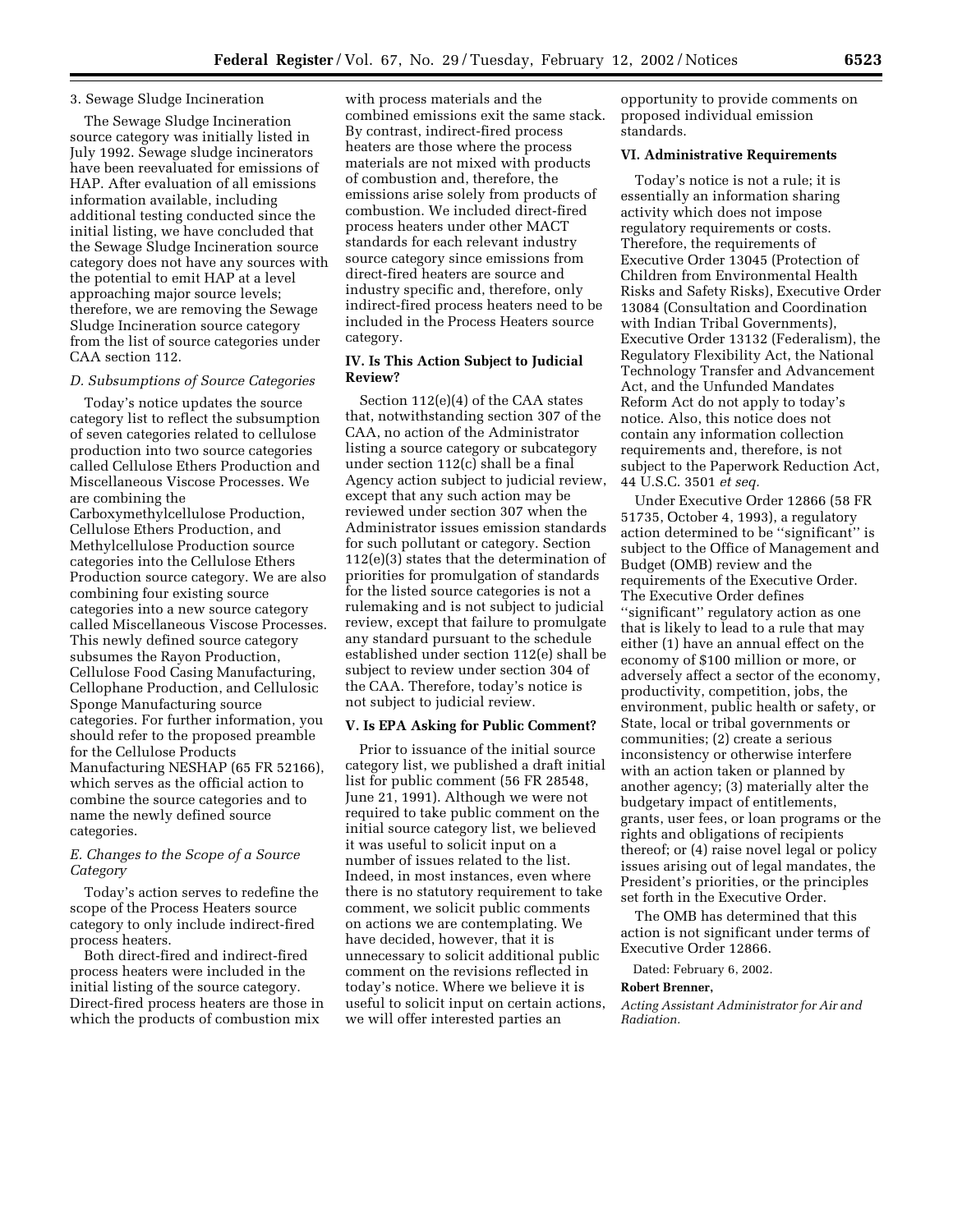$\equiv$ 

## TABLE 1.—CATEGORIES OF SOURCES OF HAZARDOUS AIR POLLUTANTS AND REGULATION PROMULGATION SCHEDULE BY INDUSTRY GROUP

[Revision date: February 12, 2002]

| Industry group<br>Source category <sup>a</sup> | Statutory promulga-<br>tion date/Federal<br>Register citation <sup>b</sup>                                                |
|------------------------------------------------|---------------------------------------------------------------------------------------------------------------------------|
| Fuel Combustion:                               | Added to 112(c) list<br>12/20/2000<br>(65FR79825)                                                                         |
|                                                | 11/15/2000<br>11/15/2000<br>11/15/2000                                                                                    |
|                                                | 11/15/2000<br>Redefined Scope as<br>of Today $11/15/$<br>2000                                                             |
|                                                | 11/15/2000<br>11/15/2000<br>Renamed                                                                                       |
|                                                | 64FR63025(N)<br>Renamed<br>64FR63025(N)                                                                                   |
| Non-Ferrous Metals Processing:                 | Deleted<br>61FR28197(N)                                                                                                   |
|                                                | 11/15/1997<br>62FR52383(F)<br>11/15/2000                                                                                  |
|                                                | 63FR19582(P)<br>63FR39326(SP)<br>11/15/1997                                                                               |
|                                                | 64FR30194(F)<br>11/15/2000<br>11/15/1997                                                                                  |
|                                                | 63FR55489(ap)<br>63FR55491(S)<br>65FR15689(F)                                                                             |
| Ferrous Metals Processing:                     | 11/15/1994<br>60FR32587(F)<br>61FR27785(A)<br>61FR65334(A)<br>62FR32209(A)<br>63FR45007(A)<br>64FR4570(A)<br>64FR69637(A) |
|                                                | Deleted<br>66FR8220(N)                                                                                                    |
|                                                | 12/31/1992<br>58FR57898(F)<br>59FR01922(C)                                                                                |
|                                                | 11/15/2000<br>66FR35326(P)                                                                                                |
|                                                | Renamed<br>64FR63025(N)<br>11/15/1997<br>64FR27450(F)                                                                     |
|                                                | 66FR16007(A)<br>66FR16024(a)<br>11/15/2000                                                                                |
|                                                | 66FR36836(P)<br>11/15/2000<br>Deleted                                                                                     |
|                                                | 61FR28197(N)<br>Deleted<br>61FR28197(N)                                                                                   |
|                                                | 11/15/2000<br>Renamed<br>64FR63025(N)                                                                                     |
|                                                | 11/15/1997<br>64FR33202(F)                                                                                                |
| Mineral Products Processing:                   |                                                                                                                           |

Mineral Products Processing: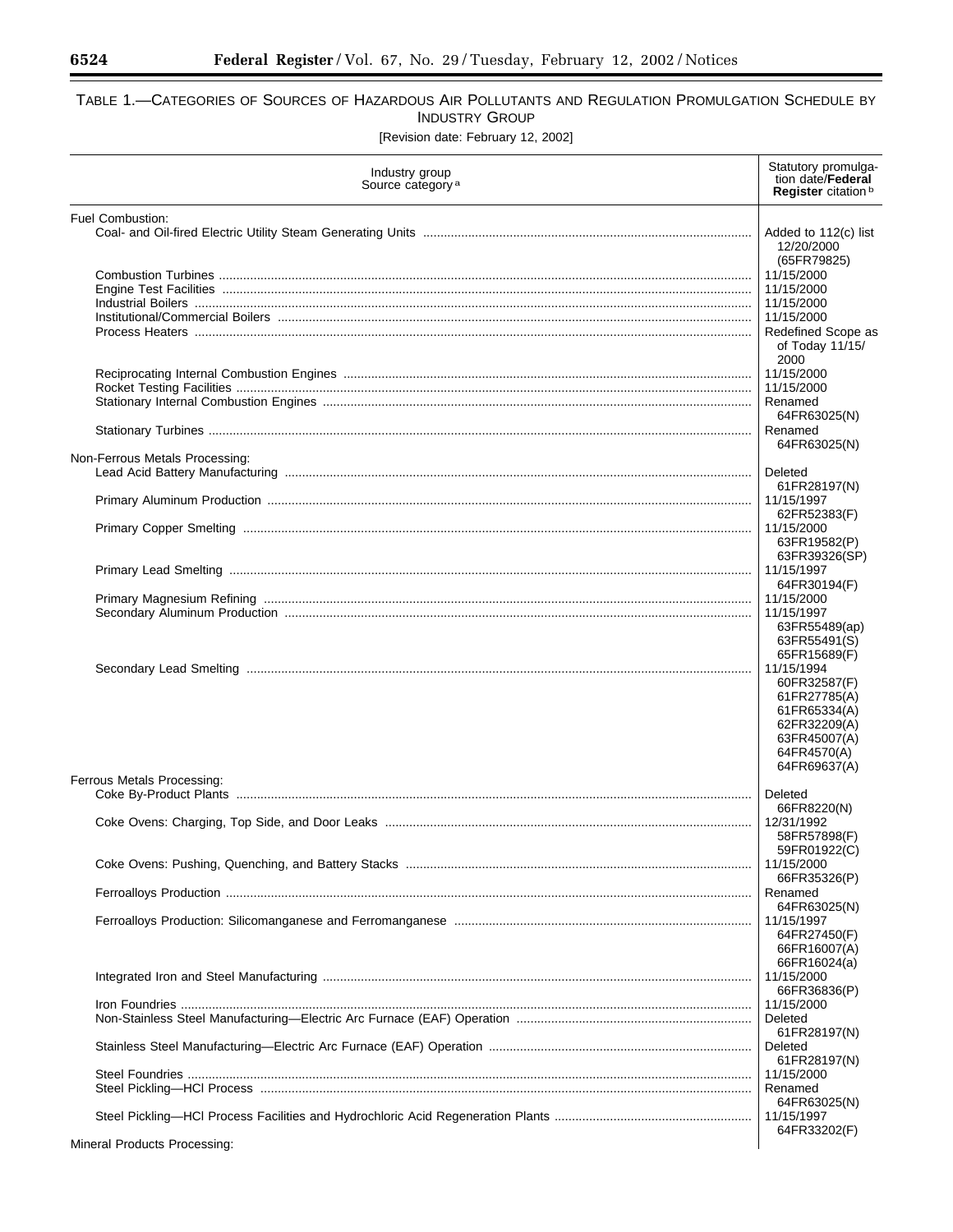## TABLE 1.—CATEGORIES OF SOURCES OF HAZARDOUS AIR POLLUTANTS AND REGULATION PROMULGATION SCHEDULE BY INDUSTRY GROUP—Continued [Revision date: February 12, 2002]

| Industry group<br>Source category <sup>a</sup>                                                                     | Statutory promulga-<br>tion date/ <b>Federal</b><br>Register citation <sup>b</sup> |
|--------------------------------------------------------------------------------------------------------------------|------------------------------------------------------------------------------------|
|                                                                                                                    | Deleted                                                                            |
|                                                                                                                    | 66FR8220(N)                                                                        |
|                                                                                                                    | Deleted as of today<br>11/15/2000                                                  |
|                                                                                                                    | 11/15/2000                                                                         |
|                                                                                                                    | 11/15/2000                                                                         |
|                                                                                                                    | Renamed                                                                            |
|                                                                                                                    | 64FR63025(N)                                                                       |
|                                                                                                                    | 11/15/2000<br>11/15/2000                                                           |
|                                                                                                                    | 11/15/1997                                                                         |
|                                                                                                                    | 64FR29490(F)                                                                       |
|                                                                                                                    | 11/15/1997                                                                         |
|                                                                                                                    | 64FR31897(F)                                                                       |
|                                                                                                                    | 11/15/2000<br>11/15/2000                                                           |
|                                                                                                                    | 11/15/1997                                                                         |
|                                                                                                                    | 64FR31695(F)                                                                       |
| Petroleum and Natural Gas Production and Refining:                                                                 |                                                                                    |
|                                                                                                                    | 11/15/1997<br>64FR32610(F)                                                         |
|                                                                                                                    | 11/15/2000                                                                         |
|                                                                                                                    | 64FR32610(F)                                                                       |
| Petroleum Refineries-Catalytic Cracking (Fluid and other) Units, Catalytic Reforming Units, and Sulfur Plant Units | Renamed 11/15/                                                                     |
|                                                                                                                    | 1997                                                                               |
| Petroleum Refineries-Catalytic Cracking Units, Catalytic Reforming Units, and Sulfur Recovery Units                | 66FR8220(N)<br>11/15/1997                                                          |
|                                                                                                                    | 63FR78890(P)                                                                       |
|                                                                                                                    | 11/15/1994                                                                         |
|                                                                                                                    | 60FR43244(F)                                                                       |
|                                                                                                                    | 61FR07051(C)                                                                       |
|                                                                                                                    | 61FR29876(C)<br>62FR07937(A)                                                       |
| Liquids Distribution:                                                                                              |                                                                                    |
|                                                                                                                    | 11/15/1994                                                                         |
|                                                                                                                    | 59FR42788(N)                                                                       |
|                                                                                                                    | 59FR64303(F)<br>60FR07627(C)                                                       |
|                                                                                                                    | 60FR32912(C)                                                                       |
|                                                                                                                    | 60FR43244(A)                                                                       |
|                                                                                                                    | 60FR57628(C)                                                                       |
|                                                                                                                    | 60FR62991(S)                                                                       |
|                                                                                                                    | 61FR07718(A)<br>61FR58547(N)                                                       |
|                                                                                                                    | 62FR09087(A)                                                                       |
|                                                                                                                    | 11/15/1997                                                                         |
|                                                                                                                    | 60FR48399(F)                                                                       |
| <b>Surface Coating Processes:</b>                                                                                  | 11/15/2000                                                                         |
|                                                                                                                    | 11/15/1994                                                                         |
|                                                                                                                    | 60FR45956(F)                                                                       |
|                                                                                                                    | 61FR04903(C)                                                                       |
|                                                                                                                    | 61FR66227(C)<br>63FR15016(A)                                                       |
|                                                                                                                    | 63FR46525(A)                                                                       |
|                                                                                                                    | 65FR3642(a)                                                                        |
|                                                                                                                    | 11/15/2000                                                                         |
|                                                                                                                    | Renamed                                                                            |
|                                                                                                                    | 64FR63025(N)<br><b>Redefined Scope</b>                                             |
|                                                                                                                    | 11/15/2000                                                                         |
|                                                                                                                    | 64FR63025(N)                                                                       |
|                                                                                                                    | 65FR81134(P)                                                                       |
|                                                                                                                    | 11/15/1994<br>59FR64580(F)                                                         |
|                                                                                                                    | 11/15/2000                                                                         |
|                                                                                                                    |                                                                                    |
|                                                                                                                    |                                                                                    |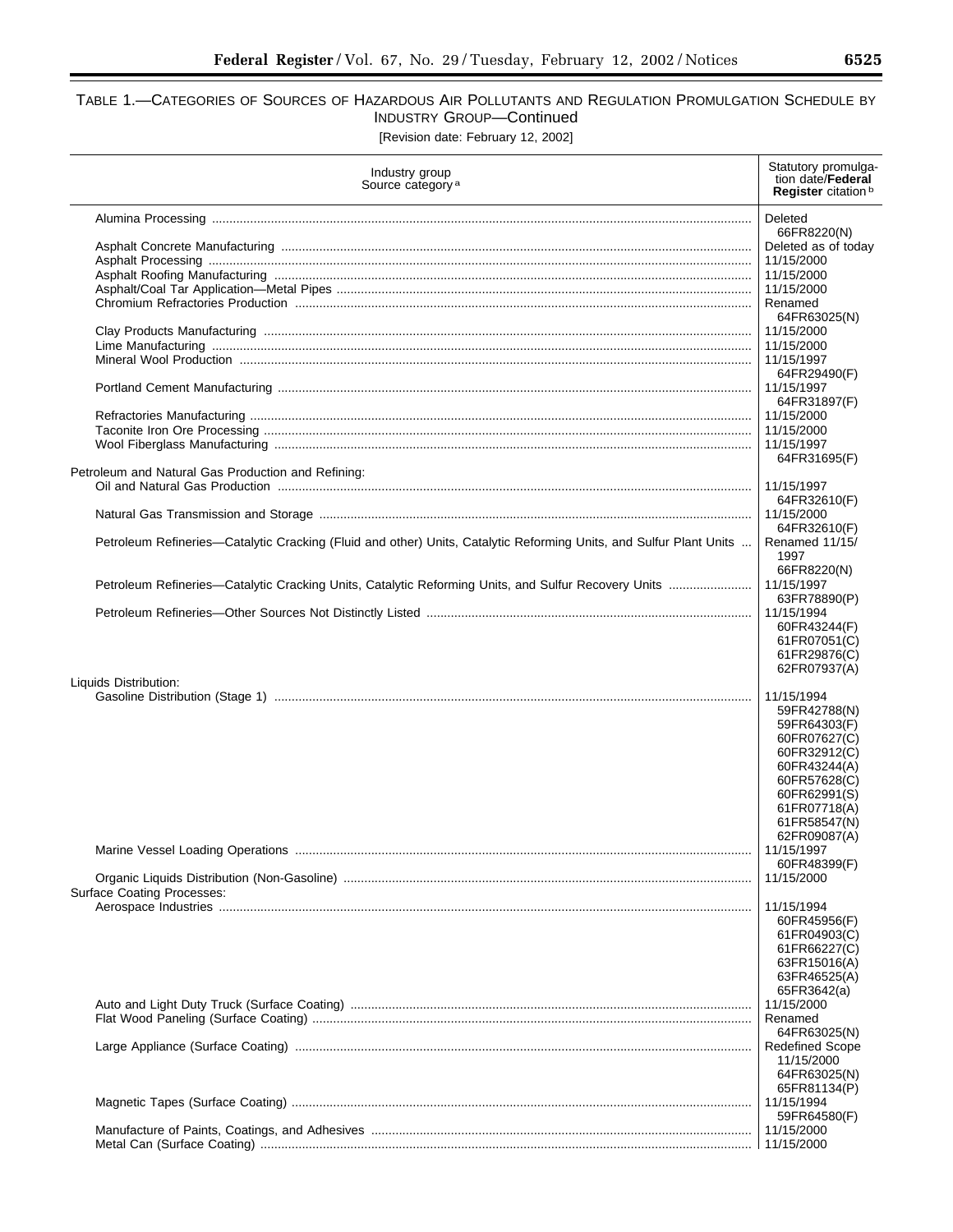e.

# TABLE 1.—CATEGORIES OF SOURCES OF HAZARDOUS AIR POLLUTANTS AND REGULATION PROMULGATION SCHEDULE BY INDUSTRY GROUP—Continued

[Revision date: February 12, 2002]

| Industry group<br>Source category <sup>a</sup> | Statutory promulga-<br>tion date/Federal<br>Register citation <sup>b</sup>                               |
|------------------------------------------------|----------------------------------------------------------------------------------------------------------|
|                                                | 11/15/2000                                                                                               |
|                                                | 63FR44616(P)<br>11/15/2000<br>11/15/2000<br>11/15/2000                                                   |
|                                                | 63FR55332(P)<br>11/15/2000<br>11/15/2000<br>11/15/1994                                                   |
|                                                | 61FR27132(F)<br>11/15/1994<br>60FR64330(F)<br>61FR30814(A)                                               |
|                                                | 61FR66226(C)<br>11/15/2000<br>11/15/1994<br>60FR62930(F)<br>62FR30257(C)<br>62FR31361(A)<br>63FR71376(A) |
| Waste Treatment and Disposal:                  | 11/15/2000                                                                                               |
|                                                | 64FR52828(F)<br>Renamed 11/15/<br>2000                                                                   |
|                                                | 66FR8220(N)<br>11/15/2000<br>63FR66672(P)                                                                |
|                                                | 11/15/1994<br>61FR34140(F)                                                                               |
|                                                | 64FR38950(A)<br>11/15/1995<br>66FR8220(N)                                                                |
|                                                | 11/15/1995<br>64FR57572(F)                                                                               |
|                                                | Deleted as of today<br>11/15/2000                                                                        |
| Agricultural Chemicals Production:             | Renamed<br>59FR51913(N)                                                                                  |
|                                                | 11/15/1997<br>64FR33549(F)                                                                               |
|                                                | Subsumed<br>64FR63025(N)                                                                                 |
|                                                | Subsumed<br>64FR63025(N)<br>Subsumed                                                                     |
|                                                | 64FR63025(N)<br>Subsumed                                                                                 |
|                                                | 64FR63025(N)<br>Subsumed                                                                                 |
|                                                | 64FR63025(N)<br>Subsumed<br>64FR63025(N)                                                                 |
|                                                | Subsumed                                                                                                 |
|                                                | 64FR63025(N)<br>Subsumed<br>64FR63025(N)                                                                 |
|                                                | Subsumed                                                                                                 |
|                                                | 64FR63025(N)<br>Subsumed<br>64FR63025(N)                                                                 |
|                                                | Subsumed<br>64FR63025(N)                                                                                 |
| <b>Fibers Production Processes:</b>            |                                                                                                          |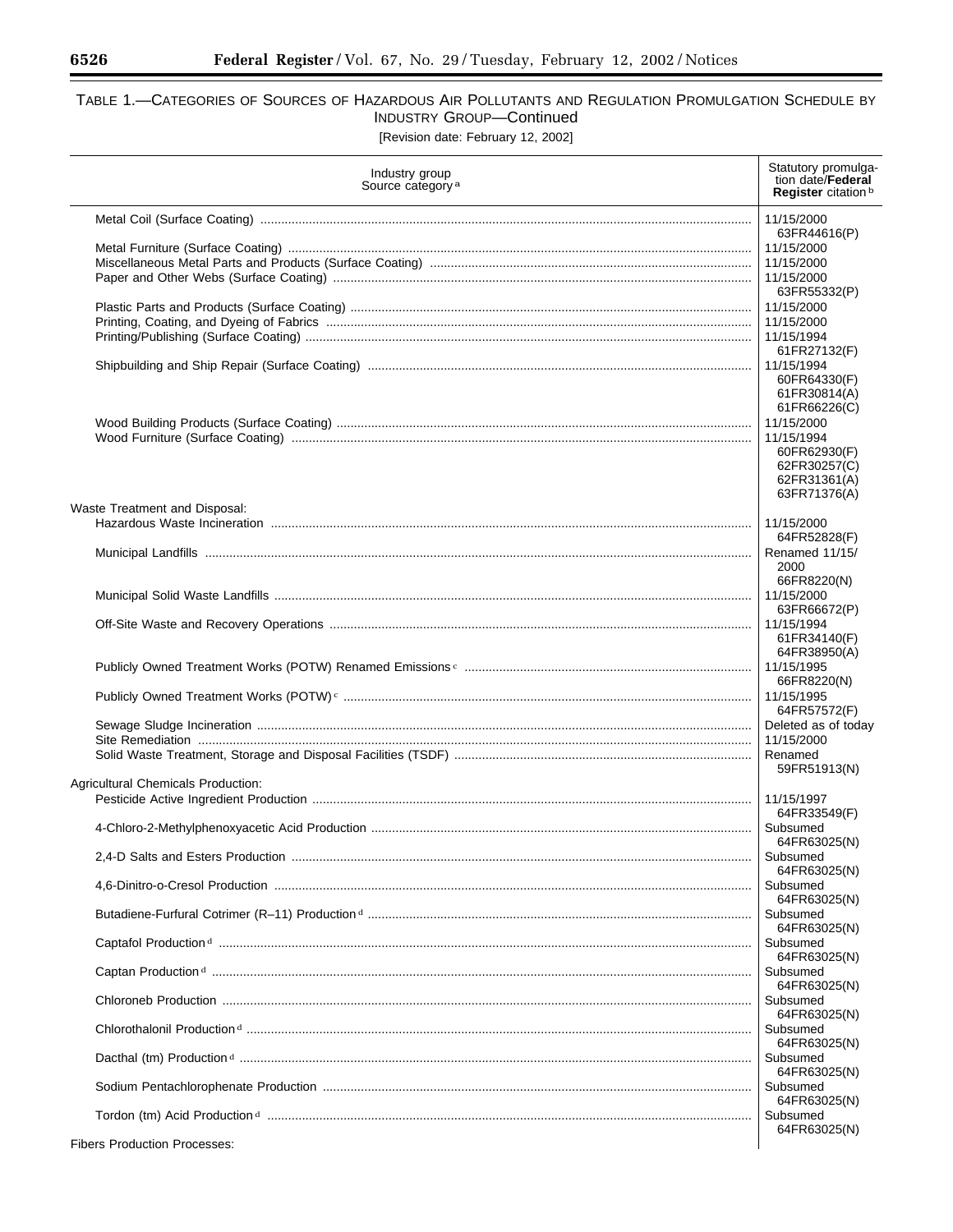# TABLE 1.—CATEGORIES OF SOURCES OF HAZARDOUS AIR POLLUTANTS AND REGULATION PROMULGATION SCHEDULE BY INDUSTRY GROUP—Continued

| [Revision date: February 12, 2002] |  |  |  |
|------------------------------------|--|--|--|
|------------------------------------|--|--|--|

| Industry group<br>Source category <sup>a</sup> | Statutory promulga-<br>tion date/Federal<br>Register citation <sup>b</sup>                                                                                                                                                 |
|------------------------------------------------|----------------------------------------------------------------------------------------------------------------------------------------------------------------------------------------------------------------------------|
|                                                | 11/15/1997<br>64FR34853(F)<br>64FR63695(A)<br>64FR63702(A)<br>64FR63779(a)<br>11/15/2000<br>65FR76408(P)                                                                                                                   |
| Food and Agriculture Processes:                | Renamed                                                                                                                                                                                                                    |
|                                                | 64FR63025(N)<br>11/15/2000<br>63FR55812(P)                                                                                                                                                                                 |
|                                                | 66FR27876(F)<br>11/15/2000<br>63FR34251(P)<br>66FR19006(F)                                                                                                                                                                 |
|                                                | 11/15/2000<br>66FR8220(N)                                                                                                                                                                                                  |
| <b>Pharmaceutical Production Processes:</b>    | 11/15/1997<br>63FR19151(a)<br>63FR50280(F)<br>66FR40121(F)<br>66FR40903(P)<br>66FR40121(A)<br>66FR40166(P)                                                                                                                 |
| Polymers and Resins Production:                | 11/15/1997                                                                                                                                                                                                                 |
|                                                | 64FR34853(F)<br>64FR63695(A)<br>64FR63702(A)<br>64FR63779(a)                                                                                                                                                               |
|                                                | 11/15/1994<br>61FR48208(F)<br>61FR54342(C)<br>61FR59849(N)<br>62FR01835(A)<br>62FR37720(A)<br>63FR9944(C)<br>63FR67879(N)<br>64FR11536(A)<br>64FR35023(S)<br>66FR11233(A)<br>66FR11543(F)<br>66FR36924(A)<br>66FR40903(A)  |
|                                                | 11/15/2000<br>11/15/1997                                                                                                                                                                                                   |
|                                                | 65FR3275(F)<br>Redefined scope 11/<br>15/2000<br>63FR43842(P)<br>64FR63025(N)                                                                                                                                              |
|                                                | 66FR44218(F)<br>11/15/1994<br>61FR46906(F)<br>61FR59849(N)<br>62FR01835(A)<br>62FR12546(N)<br>62FR37720(A)<br>63FR67879(N)<br>64FR11536(A)<br>64FR35023(S)<br>66FR11233(A)<br>66FR11543(F)<br>66FR36924(A)<br>66FR40903(A) |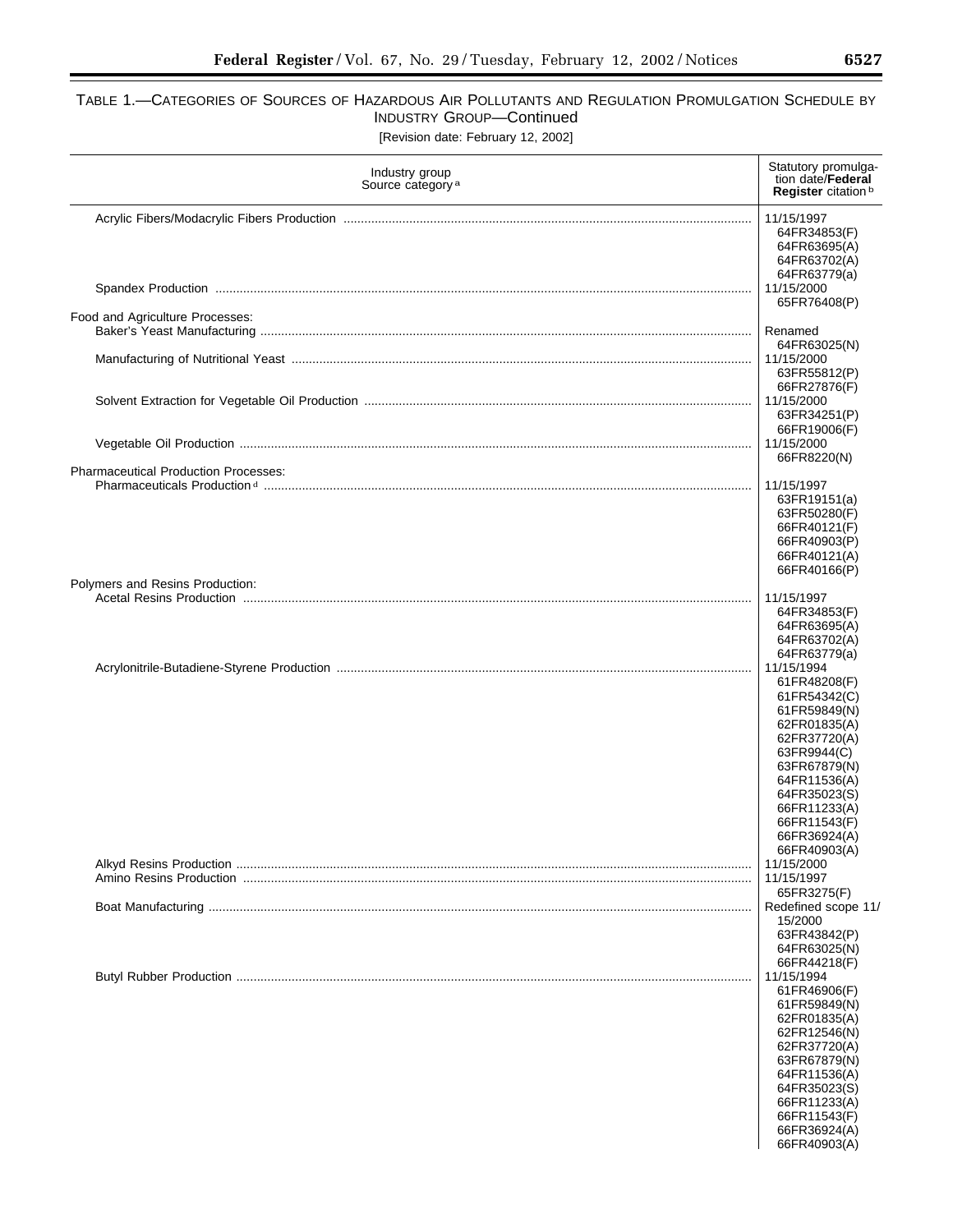$\equiv$ 

# TABLE 1.—CATEGORIES OF SOURCES OF HAZARDOUS AIR POLLUTANTS AND REGULATION PROMULGATION SCHEDULE BY INDUSTRY GROUP—Continued

|  |  | [Revision date: February 12, 2002] |  |  |
|--|--|------------------------------------|--|--|
|--|--|------------------------------------|--|--|

| Industry group<br>Source category <sup>a</sup> | Statutory promulga-<br>tion date/Federal<br>Register citation <sup>b</sup> |
|------------------------------------------------|----------------------------------------------------------------------------|
|                                                | 11/15/2000                                                                 |
|                                                | 65FR52166(P)<br>Subsumed as of                                             |
|                                                | today 11/15/2000                                                           |
|                                                | Subsumed as of<br>today 11/15/2000                                         |
|                                                | 11/15/1994                                                                 |
|                                                | 61FR46906(F)<br>61FR59849(N)                                               |
|                                                | 62FR01835(A)                                                               |
|                                                | 62FR12546(N)                                                               |
|                                                | 62FR37720(A)<br>63FR67879(N)                                               |
|                                                | 64FR11536(A)                                                               |
|                                                | 64FR35023(S)<br>66FR11233(A)                                               |
|                                                | 66FR11543(F)                                                               |
|                                                | 66FR36924(A)<br>66FR40903(A)                                               |
|                                                | 11/15/1994                                                                 |
|                                                | 60FR12670(F)                                                               |
|                                                | 11/15/1994<br>61FR46906(F)                                                 |
|                                                | 61FR59849(N)                                                               |
|                                                | 62FR01835(A)<br>62FR12546(N)                                               |
|                                                | 62FR37720(A)                                                               |
|                                                | 63FR67879(N)<br>64FR11536(A)                                               |
|                                                | 64FR35023(S)                                                               |
|                                                | 66FR11233(A)                                                               |
|                                                | 66FR11543(F)<br>66FR36924(A)                                               |
|                                                | 66FR40903(A)                                                               |
|                                                | 11/15/1997<br>62FR05074(C)                                                 |
|                                                | 64FR34853(F)                                                               |
|                                                | 11/15/1994<br>61FR46906(F)                                                 |
|                                                | 61FR59849(N)                                                               |
|                                                | 62FR01835(A)                                                               |
|                                                | 62FR12546(N)<br>62FR37720(A)                                               |
|                                                | 63FR67879(N)                                                               |
|                                                | 64FR11536(A)<br>64FR35023(S)                                               |
|                                                | 66FR11233(A)                                                               |
|                                                | 66FR11543(F)<br>66FR36924(A)                                               |
|                                                | 66FR40903(A)                                                               |
|                                                | 11/15/2000<br>11/15/1994                                                   |
|                                                | 61FR48208(F)                                                               |
|                                                | 61FR54342(C)                                                               |
|                                                | 61FR59849(N)<br>62FR01835(A)                                               |
|                                                | 62FR37720(A)                                                               |
|                                                | 63FR9944(C)<br>63FR67879(N)                                                |
|                                                | 64FR11536(A)                                                               |
|                                                | 64FR35023(S)<br>66FR11233(A)                                               |
|                                                | 66FR11543(F)                                                               |
|                                                | 66FR36924(A)<br>66FR40903(A)                                               |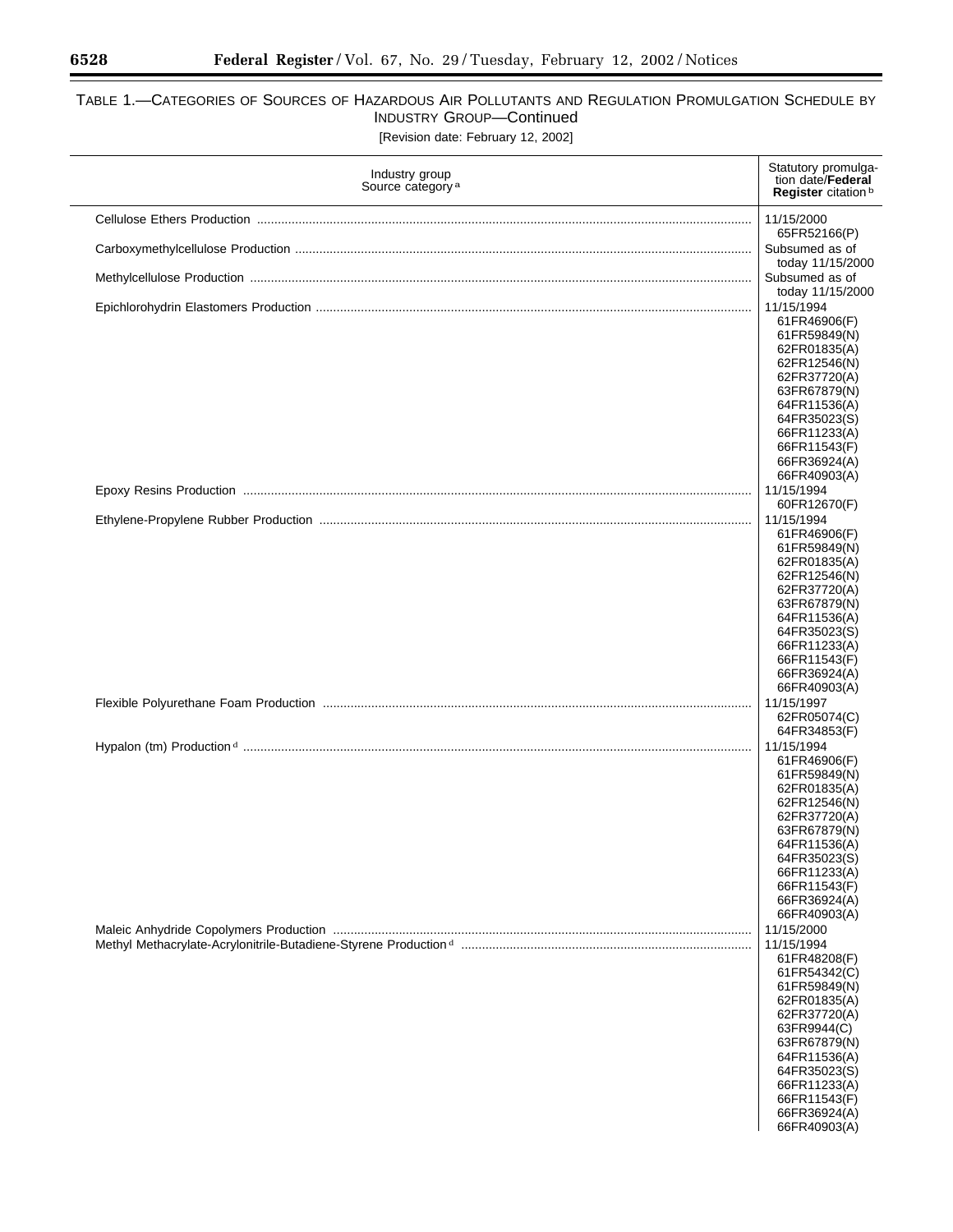# TABLE 1.—CATEGORIES OF SOURCES OF HAZARDOUS AIR POLLUTANTS AND REGULATION PROMULGATION SCHEDULE BY INDUSTRY GROUP—Continued

[Revision date: February 12, 2002]

| Industry group<br>Source category <sup>a</sup> | Statutory promulga-<br>tion date/Federal<br>Register citation <sup>b</sup> |
|------------------------------------------------|----------------------------------------------------------------------------|
|                                                | 11/15/1994<br>61FR48208(F)                                                 |
|                                                | 61FR54342(C)                                                               |
|                                                | 61FR59849(N)<br>62FR01835(A)                                               |
|                                                | 62FR37720(A)                                                               |
|                                                | 63FR9944(C)                                                                |
|                                                | 63FR67879(N)                                                               |
|                                                | 64FR11536(A)                                                               |
|                                                | 64FR35023(S)                                                               |
|                                                | 66FR11233(A)                                                               |
|                                                | 66FR11543(F)                                                               |
|                                                | 66FR36924(A)                                                               |
|                                                | 66FR40903(A)                                                               |
|                                                | 11/15/1994                                                                 |
|                                                | 61FR46906(F)                                                               |
|                                                | 61FR59849(N)                                                               |
|                                                | 62FR01835(A)                                                               |
|                                                | 62FR12546(N)<br>62FR37720(A)                                               |
|                                                | 63FR67879(N)                                                               |
|                                                | 64FR11536(A)                                                               |
|                                                | 64FR35023(S)                                                               |
|                                                | 66FR11233(A)                                                               |
|                                                | 66FR11543(F)                                                               |
|                                                | 66FR36924(A)                                                               |
|                                                | 66FR40903(A)                                                               |
|                                                | 11/15/1994                                                                 |
|                                                | 61FR46906(F)                                                               |
|                                                | 61FR59849(N)                                                               |
|                                                | 62FR01835(A)                                                               |
|                                                | 62FR12546(N)                                                               |
|                                                | 62FR37720(A)                                                               |
|                                                | 63FR67879(N)                                                               |
|                                                | 64FR11536(A)<br>64FR35023(S)                                               |
|                                                | 66FR11233(A)                                                               |
|                                                | 66FR11543(F)                                                               |
|                                                | 66FR36924(A)                                                               |
|                                                | 66FR40903(A)                                                               |
|                                                | 11/15/2000                                                                 |
|                                                | 61FR48208(F)                                                               |
|                                                | 61FR54342(C)                                                               |
|                                                | 61FR59849(N)                                                               |
|                                                | 62FR01835(A)                                                               |
|                                                | 62FR37720(A)                                                               |
|                                                | 63FR9944(C)<br>63FR67879(N)                                                |
|                                                | 64FR11536(A)                                                               |
|                                                | 64FR35023(S)                                                               |
|                                                | 66FR11233(A)                                                               |
|                                                | 66FR11543(F)                                                               |
|                                                | 66FR36924(A)                                                               |
|                                                | 66FR40903(A)                                                               |
|                                                | 11/15/1994                                                                 |
|                                                | 60FR12670(F)                                                               |
|                                                | Deleted                                                                    |
|                                                | 63FR7155(N)                                                                |
|                                                | 65FR3275(F)                                                                |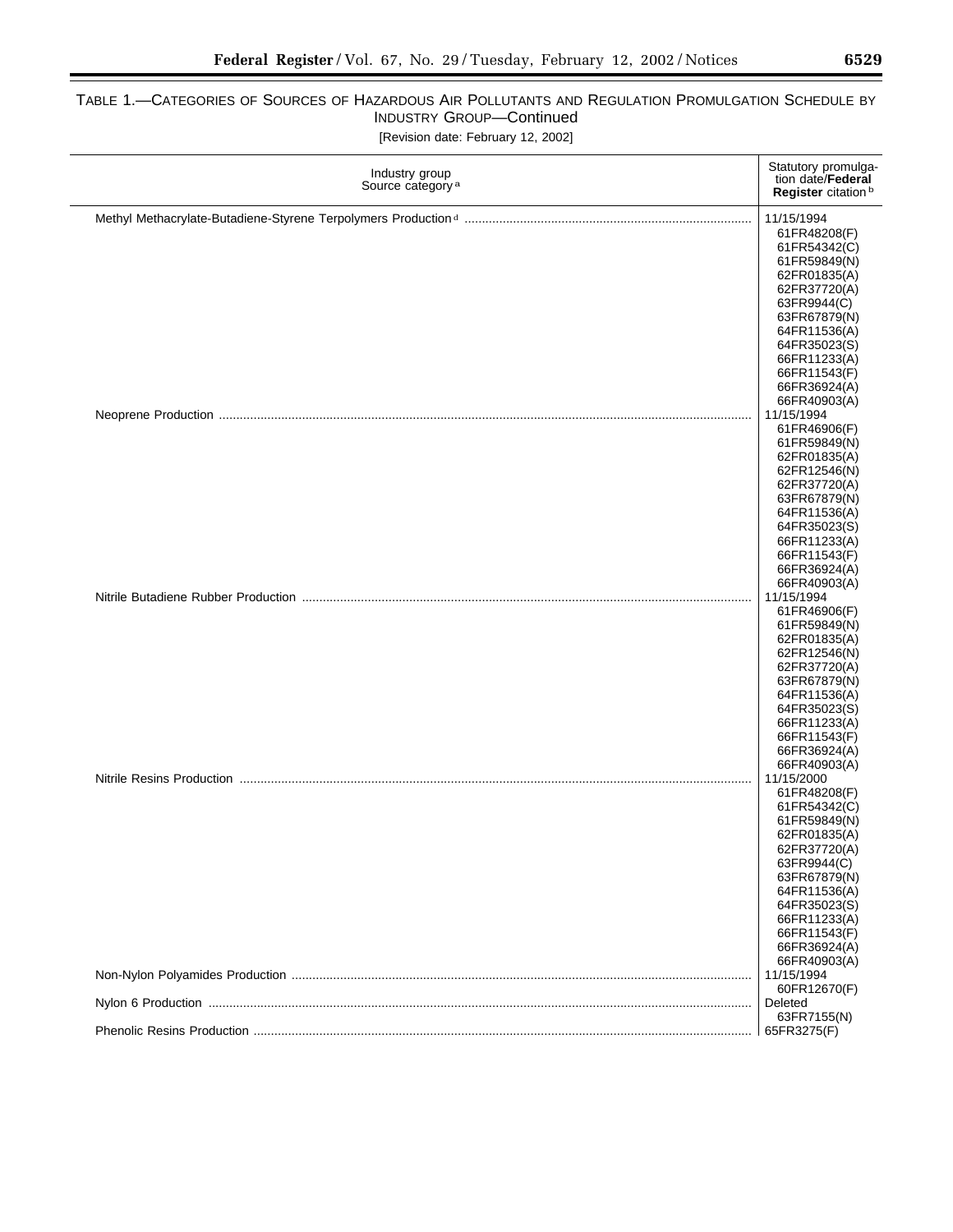۰

# TABLE 1.—CATEGORIES OF SOURCES OF HAZARDOUS AIR POLLUTANTS AND REGULATION PROMULGATION SCHEDULE BY INDUSTRY GROUP—Continued

[Revision date: February 12, 2002]

| Industry group<br>Source category <sup>a</sup> | Statutory promulga-<br>tion date/Federal<br>Register citation <sup>b</sup> |
|------------------------------------------------|----------------------------------------------------------------------------|
|                                                |                                                                            |
|                                                | 11/15/1994<br>61FR46906(F)                                                 |
|                                                | 61FR59849(N)                                                               |
|                                                | 62FR01835(A)                                                               |
|                                                | 62FR12546(N)                                                               |
|                                                | 62FR37720(A)                                                               |
|                                                | 63FR67879(N)                                                               |
|                                                | 64FR11536(A)                                                               |
|                                                | 64FR35023(S)                                                               |
|                                                | 66FR11233(A)                                                               |
|                                                | 66FR11543(F)<br>66FR36924(A)                                               |
|                                                | 66FR40903(A)                                                               |
|                                                | 11/15/1997                                                                 |
|                                                | 64FR34853(F)                                                               |
|                                                | 64FR63695(A)                                                               |
|                                                | 64FR63702(A)                                                               |
|                                                | 64FR63779(a)                                                               |
|                                                | 11/15/2000                                                                 |
|                                                | 11/15/1997                                                                 |
|                                                | 64FR29420(F)                                                               |
|                                                | 64FR31895(C)<br>11/15/1994                                                 |
|                                                | 61FR48208(F)                                                               |
|                                                | 61FR54342(C)                                                               |
|                                                | 61FR59849(N)                                                               |
|                                                | 62FR01835(A)                                                               |
|                                                | 62FR30993(A)                                                               |
|                                                | 62FR37720(A)                                                               |
|                                                | 63FR9944(C)                                                                |
|                                                | 63FR15312(A)<br>63FR67879(N)                                               |
|                                                | 64FR11536(A)                                                               |
|                                                | 64FR30406(A)                                                               |
|                                                | 64FR30456(N)                                                               |
|                                                | 64FR35023(S)                                                               |
|                                                | 66FR11233(A)                                                               |
|                                                | 66FR11543(F)<br>66FR36924(A)                                               |
|                                                | 66FR40903(A)                                                               |
|                                                | 11/15/2000                                                                 |
|                                                | 11/15/2000                                                                 |
|                                                | 11/15/1994                                                                 |
|                                                | 61FR48208(F)                                                               |
|                                                | 61FR54342(C)                                                               |
|                                                | 61FR59849(N)                                                               |
|                                                | 62FR01835(A)<br>62FR37720(A)                                               |
|                                                | 63FR9944(C)                                                                |
|                                                | 63FR67879(N)                                                               |
|                                                | 64FR11536(A)                                                               |
|                                                | 64FR35023(S)                                                               |
|                                                | 11/15/1994                                                                 |
|                                                | 61FR46906(F)                                                               |
|                                                | 61FR59849(N)<br>62FR01835(A)                                               |
|                                                | 62FR12546(N)                                                               |
|                                                | 62FR37720(A)                                                               |
|                                                | 63FR67879(N)                                                               |
|                                                | 64FR11536(A)                                                               |
|                                                | 64FR35023(S)                                                               |
|                                                | 66FR11233(A)                                                               |
|                                                | 66FR11543(F)<br>66FR36924(A)                                               |
|                                                | 66FR40903(A)                                                               |
|                                                | 11/15/2000                                                                 |
|                                                | 11/15/2000                                                                 |

 $\equiv$ 

 $\overline{a}$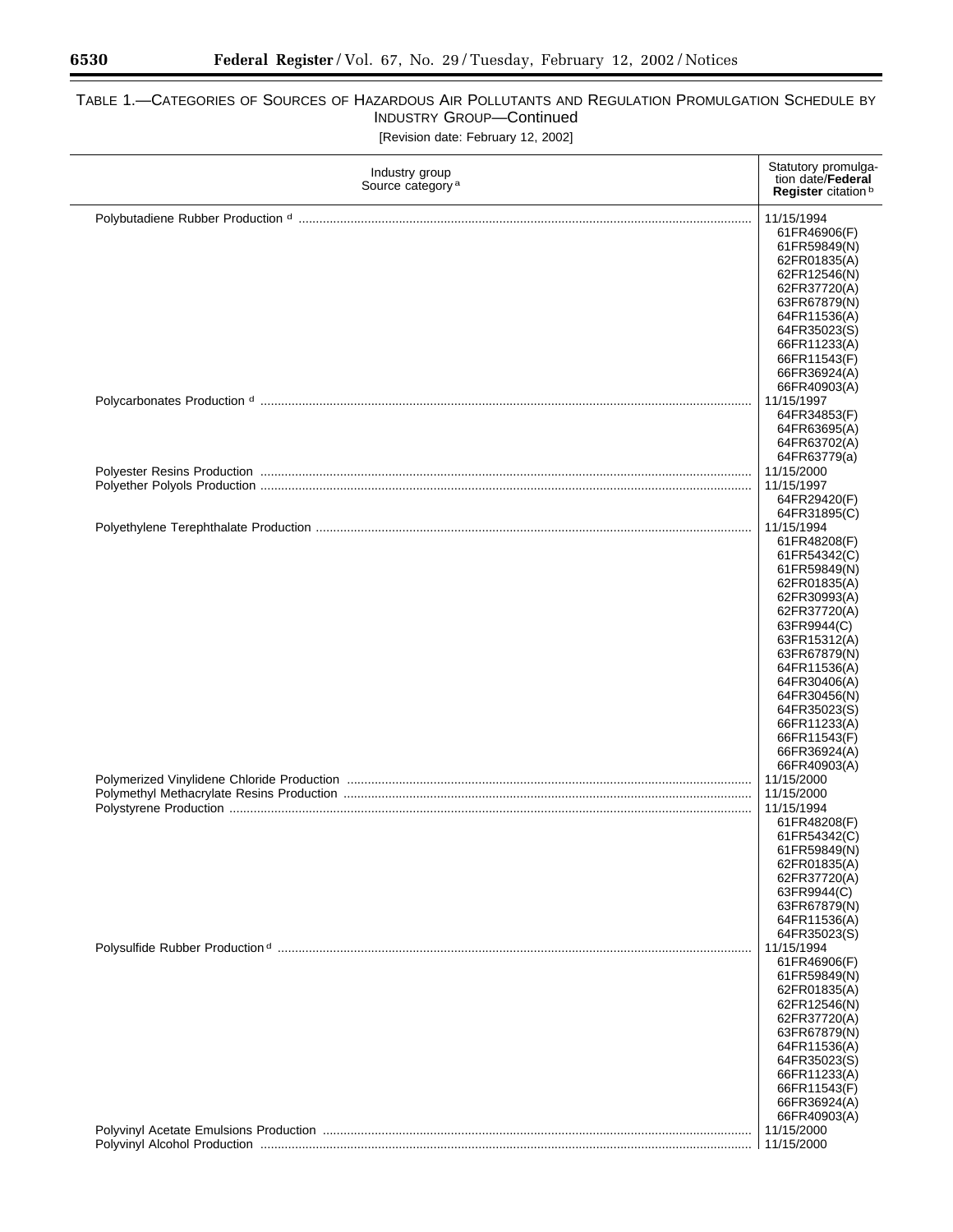### TABLE 1.—CATEGORIES OF SOURCES OF HAZARDOUS AIR POLLUTANTS AND REGULATION PROMULGATION SCHEDULE BY INDUSTRY GROUP—Continued [Revision date: February 12, 2002]

Industry group<br>Source category<sup>a</sup> Statutory promulgation date/**Federal Register** citation b Polyvinyl Butyral Production ............................................................................................................................................... 11/15/2000 Polyvinyl Chloride and Copolymers Production ................................................................................................................. 11/15/2000 65FR76958(P) Reinforced Plastic Composites Production ........................................................................................................................ 11/15/2000 66FR40324(P) Styrene-Acrylonitrile Production ......................................................................................................................................... 11/15/1994 61FR48208(F) 61FR54342(C) 61FR59849(N) 62FR01835(A) 62FR37720(A) 63FR9944(C) 63FR67879(N) 64FR11536(A) 64FR35023(S) 66FR11233(A) 66FR11543(F) 66FR36924(A) 66FR40903(A)<br>11/15/1994 Styrene-Butadiene Rubber and Latex Production d ........................................................................................................... 11/15/1994 61FR46906(F) 61FR59849(N) 62FR01835(A) 62FR12546(N) 62FR37720(A) 63FR67879(N) 64FR11536(A) 64FR35023(S) 66FR11233(A) 66FR11543(F) 66FR36924(A) 66FR40903(A) Production of Inorganic Chemicals: Ammonium Sulfate Production—Caprolactam By-Product Plants ..................................................................................... 11/15/2000 Antimony Oxides Manufacturing ......................................................................................................................................... Promulgation rescheduled; deleted 64FR63025(N)<br>11/15/2000 Carbon Black Production .................................................................................................................................................... 11/15/2000 65FR76408(N)<br>11/15/2000 Chlorine Production ............................................................................................................................................................ 11/15/2000 Chromium Chemicals Manufacturing ................................................................................................................................. Deleted 61FR28197(N) Cyanide Chemicals Manufacturing ..................................................................................................................................... 11/15/2000 65FR76408(P) Cyanuric Chloride Production ............................................................................................................................................. Deleted 63FR7155(N) Fumed Silica Production ..................................................................................................................................................... Corrected 11/15/ 2000 64FR63025(N) Hydrochloric Acid Production ............................................................................................................................................. 11/15/2000 Hydrogen Cyanide Production ............................................................................................................................................ Subsumed 63FR7155(N) Hydrogen Fluoride Production ............................................................................................................................................ 11/15/1997 64FR34853(F) 64FR63702(A) 64FR63779(a) Phosphate Fertilizers Production ........................................................................................................................................ 11/15/1997 64FR31358(F) Phosphoric Acid Manufacturing .......................................................................................................................................... 11/15/1997 64FR31358(F) Quaternary Ammonium Compounds Production ................................................................................................................ Moved 61FR28197(N) Sodium Cyanide Production ............................................................................................................................................... Subsumed 63FR7155(N) Uranium Hexafluoride Production ....................................................................................................................................... Deleted as of today Production of Organic Chemicals: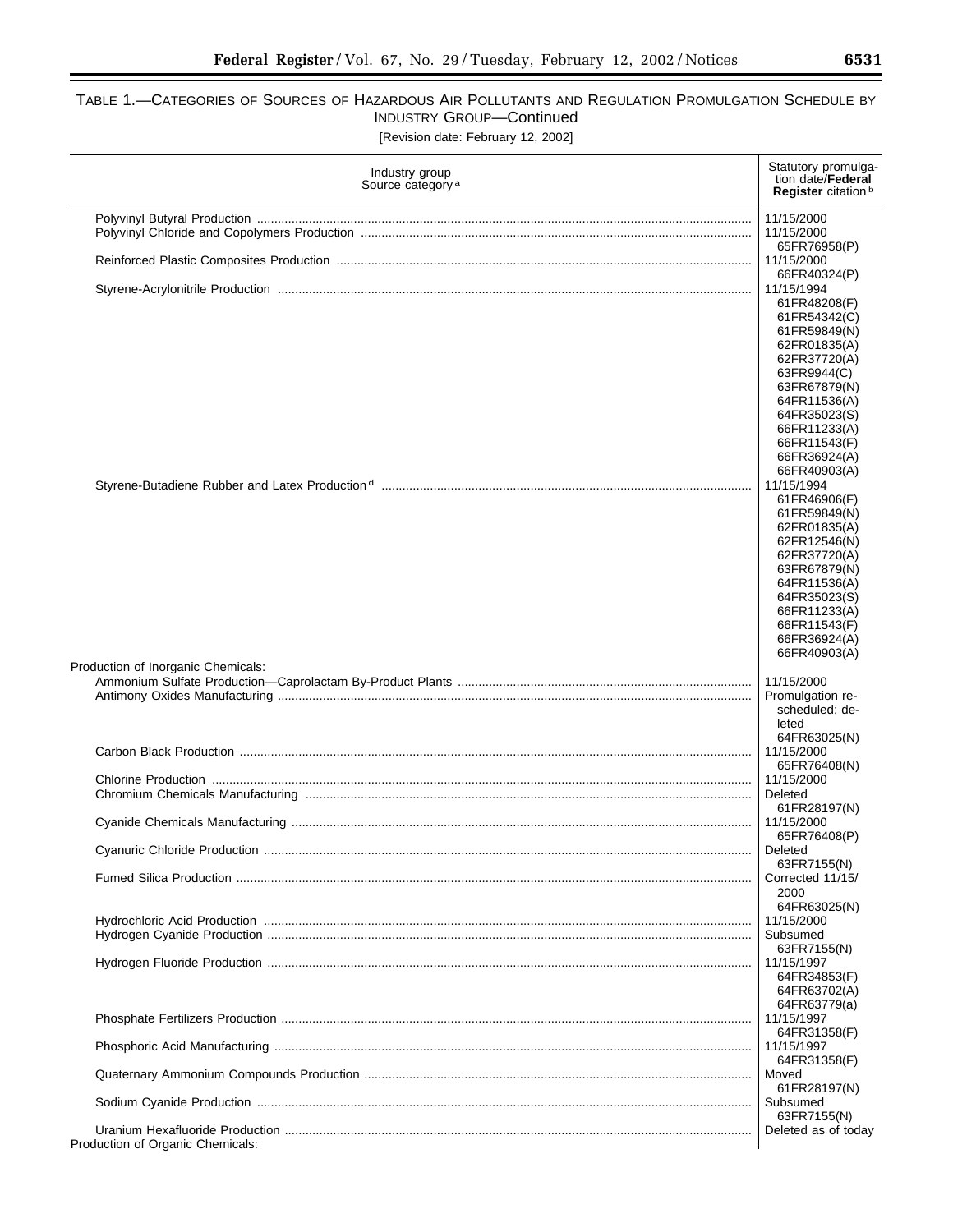Ξ

# TABLE 1.—CATEGORIES OF SOURCES OF HAZARDOUS AIR POLLUTANTS AND REGULATION PROMULGATION SCHEDULE BY INDUSTRY GROUP—Continued

[Revision date: February 12, 2002]

| Industry group<br>Source category <sup>a</sup>                                          | Statutory promulga-<br>tion date/Federal<br>Register citation <sup>b</sup>                                                                                                                   |
|-----------------------------------------------------------------------------------------|----------------------------------------------------------------------------------------------------------------------------------------------------------------------------------------------|
|                                                                                         | 11/15/2000<br>65FR76408(P)<br>11/15/2000<br>11/15/1992<br>59FR19402(F)<br>59FR29196(A)<br>59FR32339(N)<br>59FR48175(C)<br>59FR53359(S)                                                       |
|                                                                                         | 59FR54131(S)<br>60FR05320(A)<br>60FR18020(A)<br>60FR18026(A)<br>60FR63624(C)<br>61FR31435(A)<br>61FR07716(A)<br>61FR43544(N)<br>61FR64572(A)<br>62FR02722(A)<br>63FR67787(A)<br>64FR20189(C) |
|                                                                                         | 65FR3169(a)<br>Subsumed<br>63FR26078(F)<br>64FR63025(N)                                                                                                                                      |
| Miscellaneous Processes:                                                                |                                                                                                                                                                                              |
|                                                                                         | Promulgation re-<br>scheduled; de-<br>leted                                                                                                                                                  |
|                                                                                         | 64FR63025(N)<br>11/15/2000<br>Renamed<br>61FR28197                                                                                                                                           |
|                                                                                         | 11/15/2000<br>11/15/2000                                                                                                                                                                     |
|                                                                                         | 11/15/2000<br>11/15/1994<br>60FR04948(F)<br>60FR27598(C)<br>60FR33122(C)<br>61FR27785(A)<br>61FR04463(A)                                                                                     |
| Commercial Dry Cleaning (Perchloroethylene) —Transfer Machines ……………………………………………………………… | 62FR42918(A)<br>11/15/1992<br>58FR49354(F)<br>58FR66287(A)<br>60FR64002(A)<br>61FR27785(A)<br>61FR49263(A)                                                                                   |
|                                                                                         | 11/15/1994<br>59FR62585(F)<br>61FR27785(A)<br>64FR67789(A)                                                                                                                                   |
|                                                                                         | 64FR69637(A)<br>11/15/1994<br>60FR04948(F)<br>60FR27598(C)<br>60FR33122(C)<br>61FR27785(A)<br>61FR04463(A)<br>62FR42918(A)                                                                   |
|                                                                                         | 64FR69637(A)<br>Subsumed<br>59FR19402(N)                                                                                                                                                     |
|                                                                                         | Deleted<br>66FR8220(N)                                                                                                                                                                       |
|                                                                                         | 11/15/2000                                                                                                                                                                                   |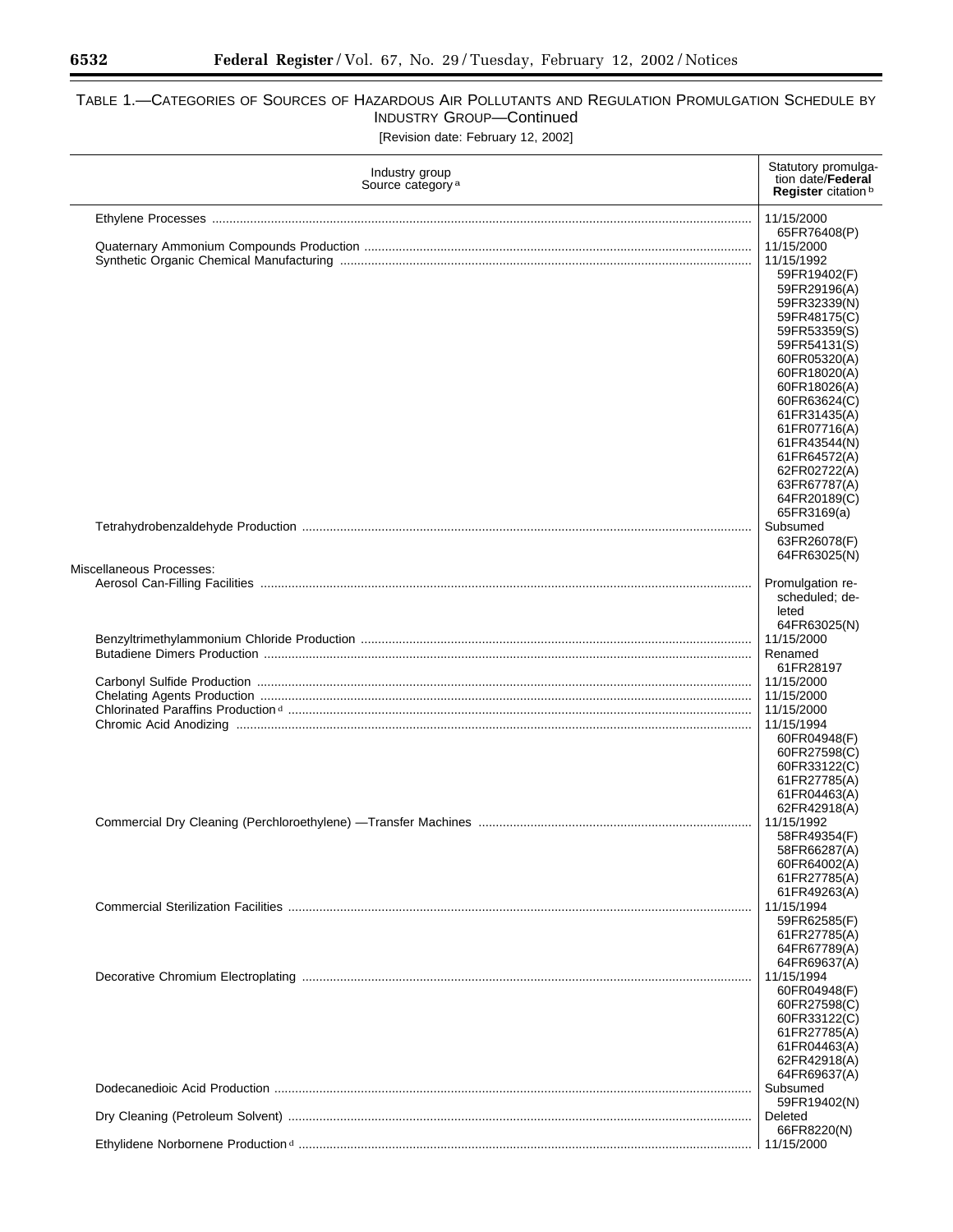## TABLE 1.—CATEGORIES OF SOURCES OF HAZARDOUS AIR POLLUTANTS AND REGULATION PROMULGATION SCHEDULE BY INDUSTRY GROUP—Continued [Revision date: February 12, 2002]

| Industry group<br>Source category <sup>a</sup> | Statutory promulga-<br>tion date/ <b>Federal</b><br>Register citation <sup>b</sup> |
|------------------------------------------------|------------------------------------------------------------------------------------|
|                                                | 11/15/2000                                                                         |
|                                                | 11/15/2000                                                                         |
|                                                | 66FR41718(P)                                                                       |
|                                                | Name Changed as                                                                    |
|                                                | of Today 11/15/                                                                    |
|                                                | 2000                                                                               |
|                                                | 11/15/1994                                                                         |
|                                                | 59FR61801(F)                                                                       |
|                                                | 59FR67750(C)<br>60FR29484(C)                                                       |
|                                                | 63FR24749(S)                                                                       |
|                                                | 63FR68397(A)                                                                       |
|                                                | 64FR45187(A)                                                                       |
|                                                | 64FR56173(A)                                                                       |
|                                                | 64FR67793(A)                                                                       |
|                                                | 64FR69637(A)                                                                       |
|                                                | 64FR67793(A)                                                                       |
|                                                | 11/15/1994                                                                         |
|                                                | 60FR04948(F)<br>60FR27598(C)                                                       |
|                                                | 60FR33122(C)                                                                       |
|                                                | 61FR27785(A)                                                                       |
|                                                | 61FR04463(A)                                                                       |
|                                                | 62FR42918(A)                                                                       |
|                                                | 64FR69637(A)                                                                       |
|                                                | 11/15/2000                                                                         |
|                                                | 11/15/1992                                                                         |
|                                                | 58FR49354(F)<br>58FR66287(A)                                                       |
|                                                | 60FR64002(A)                                                                       |
|                                                | 61FR27785(A)                                                                       |
|                                                | 61FR49263(A)                                                                       |
|                                                | 11/15/1992                                                                         |
|                                                | 58FR49354(F)                                                                       |
|                                                | 58FR66287(A)                                                                       |
|                                                | 60FR64002(A)                                                                       |
|                                                | 61FR27785(A)<br>61FR49263(A)                                                       |
|                                                | 11/15/1994                                                                         |
|                                                | 59FR46339(F)                                                                       |
|                                                | 11/15/2000                                                                         |
|                                                | 63FR58702(P)                                                                       |
|                                                | Renamed                                                                            |
|                                                | 66FR8220(N)<br>Added as of today                                                   |
|                                                | 11/15/2000                                                                         |
|                                                | 65FR52166(P)                                                                       |
|                                                | Subsumed as of                                                                     |
|                                                | today                                                                              |
|                                                | 11/15/2000                                                                         |
|                                                | 65FR52166(P)                                                                       |
|                                                | Subsumed as of                                                                     |
|                                                | today 11/15/2000<br>65FR52166(P)                                                   |
|                                                | Subsumed as of                                                                     |
|                                                | today Added 11/                                                                    |
|                                                | 15/2000                                                                            |
|                                                | 64FR63025                                                                          |
|                                                | 65FR52166(P)                                                                       |
|                                                | Subsumed as of                                                                     |
|                                                | today 11/15/2000                                                                   |
|                                                | 65FR52166(P)                                                                       |
|                                                | 11/15/2000<br>Renamed                                                              |
|                                                | 64FR63025(N)                                                                       |
|                                                | 11/15/2000                                                                         |
|                                                | 11/15/2000                                                                         |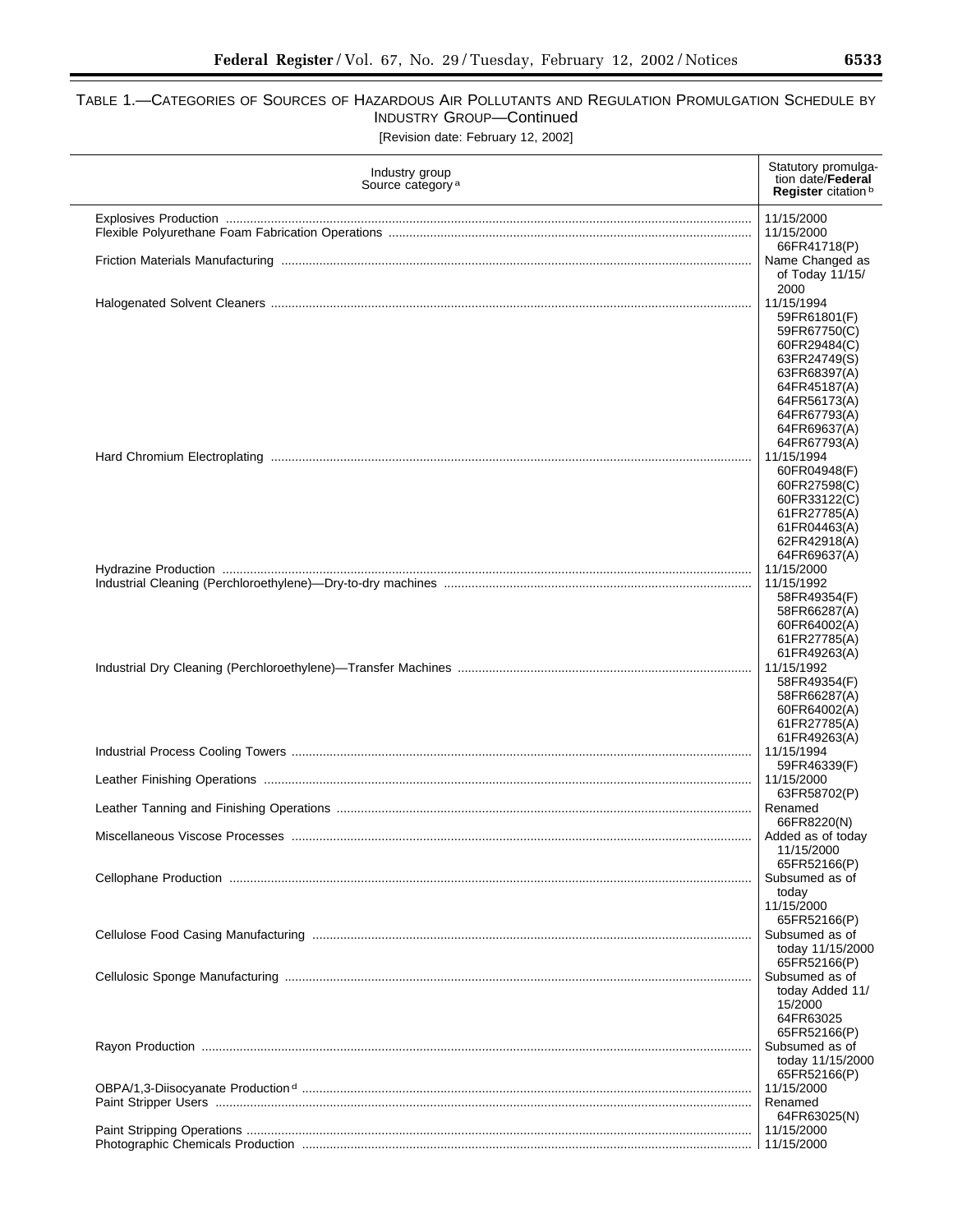# TABLE 1.—CATEGORIES OF SOURCES OF HAZARDOUS AIR POLLUTANTS AND REGULATION PROMULGATION SCHEDULE BY INDUSTRY GROUP—Continued

[Revision date: February 12, 2002]

| Industry group<br>Source category <sup>a</sup> | Statutory promulga-<br>tion date/Federal<br>Register citation <sup>b</sup> |
|------------------------------------------------|----------------------------------------------------------------------------|
|                                                | 11/15/2000                                                                 |
|                                                | 11/15/2000                                                                 |
|                                                | Renamed<br>64FR63025(N)                                                    |
|                                                | Moved                                                                      |
|                                                | 61FR28197(N)<br>Promulgation re-                                           |
|                                                | scheduled 11/15/                                                           |
|                                                | 2000                                                                       |
|                                                | 64FR63025                                                                  |
|                                                | 63FR18504(F)<br>63FR42238(C)                                               |
|                                                | 63FR49455(A)                                                               |
|                                                | 63FR71385(A)                                                               |
|                                                | 64FR17555(A)                                                               |
|                                                | 65FR3907(a)<br>65FR80755(F)                                                |
|                                                | 66FR24268(C)                                                               |
|                                                | Moved and renamed                                                          |
|                                                | 64FR63025(N)                                                               |
|                                                | 11/15/2000                                                                 |
|                                                | 11/15/2000<br>63FR62414(P)                                                 |
|                                                | 11/15/2000                                                                 |
|                                                | 11/15/2000                                                                 |
|                                                | Moved                                                                      |
|                                                | 64FR63025(N)<br>Renamed                                                    |
|                                                | 64FR63025(N)                                                               |
|                                                | Added as of today                                                          |
|                                                | 11/15/2000                                                                 |
|                                                | 65FR34277(P)<br>Deleted                                                    |
|                                                | 61FR28197(N)                                                               |
| Categories of Area Sources:                    |                                                                            |
|                                                | Deleted 60FR61550                                                          |
|                                                | 11/15/1994<br>60FR04948(F)                                                 |
|                                                | 60FR27598(C)                                                               |
|                                                | 60FR33122(C)                                                               |
|                                                | 61FR27785(A)                                                               |
|                                                | 61FR04463(A)<br>62FR42918(A)                                               |
|                                                | 64FR69637(A)                                                               |
|                                                | 11/15/1992                                                                 |
|                                                | 58FR49354(F)                                                               |
|                                                | 58FR66287(A)<br>60FR64002(A)                                               |
|                                                | 61FR27785(A)                                                               |
|                                                | 61FR49263(A)                                                               |
|                                                | 64FR69637(A)                                                               |
|                                                | 11/15/1992<br>58FR49354(F)                                                 |
|                                                | 58FR66287(A)                                                               |
|                                                | 60FR64002(A)                                                               |
|                                                | 61FR27785(A)                                                               |
|                                                | 61FR49263(A)<br>64FR69637(A)                                               |
|                                                | 11/15/1994                                                                 |
|                                                | 59FR62585(F)                                                               |
|                                                | 61FR27785(A)                                                               |
|                                                | 64FR67789(A)                                                               |
|                                                | 64FR69637(A)                                                               |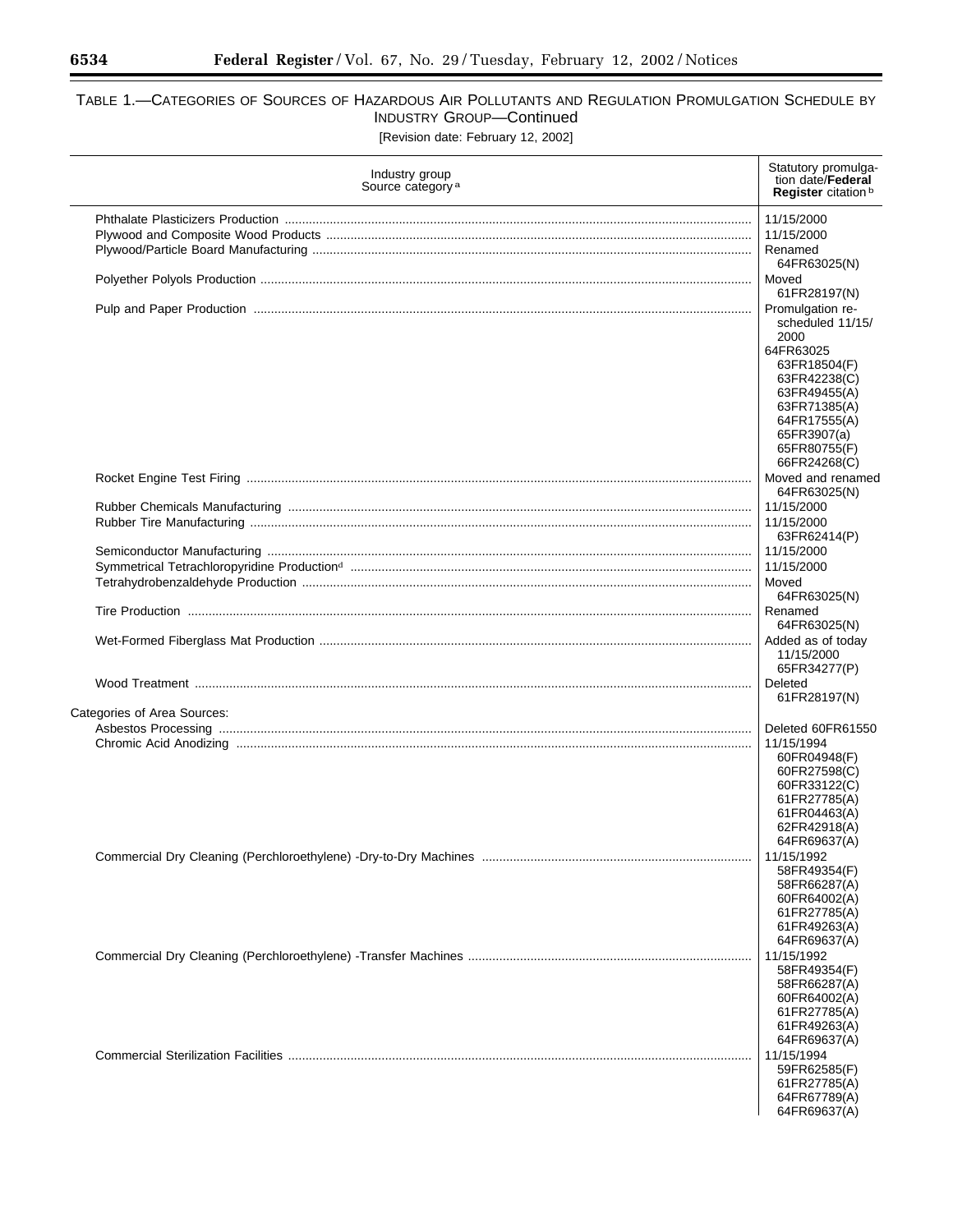# TABLE 1.—CATEGORIES OF SOURCES OF HAZARDOUS AIR POLLUTANTS AND REGULATION PROMULGATION SCHEDULE BY INDUSTRY GROUP—Continued

| [Revision date: February 12, 2002] |  |  |  |  |
|------------------------------------|--|--|--|--|
|------------------------------------|--|--|--|--|

| Industry group<br>Source category <sup>a</sup> |  | Statutory promulga-<br>tion date/Federal<br>Register citation <sup>b</sup>                                                                                                                                                                                                                               |
|------------------------------------------------|--|----------------------------------------------------------------------------------------------------------------------------------------------------------------------------------------------------------------------------------------------------------------------------------------------------------|
|                                                |  | 11/15/1994<br>60FR04948(F)<br>60FR27598(C)<br>60FR33122(C)<br>61FR27785(A)<br>61FR04463(A)<br>62FR42918(A)<br>64FR69637(A)<br>11/15/1994<br>59FR61801(F)<br>59FR67750(C)<br>60FR29484(C)<br>63FR24749(S)<br>63FR68397(A)<br>64FR45187(A)<br>64FR56173(A)<br>64FR67793(A)<br>64FR69637(A)<br>64FR67793(A) |
|                                                |  |                                                                                                                                                                                                                                                                                                          |
|                                                |  | 11/15/1994<br>60FR04948(F)<br>60FR27598(C)<br>60FR33122(C)<br>61FR27785(A)<br>61FR04463(A)<br>62FR42918(A)<br>64FR69637(A)                                                                                                                                                                               |
|                                                |  | 11/15/2000<br>64FR52828(F)                                                                                                                                                                                                                                                                               |
|                                                |  | 11/15/1997<br>64FR31897(F)                                                                                                                                                                                                                                                                               |
|                                                |  | 11/15/1997<br>63FR55489(ap)<br>63FR55491(S)<br>65FR15689(F)                                                                                                                                                                                                                                              |
|                                                |  | 11/15/1997<br>60FR32587(F)<br>61FR27785(A)<br>61FR65334(A)<br>62FR32209(A)<br>64FR69637(A)                                                                                                                                                                                                               |

a Only sources within any category located at a major source shall be subject to emission standards under CAA section 112 unless a finding is made of a threat of adverse effects to human health or the environment for the area sources in a category. All listed categories are exclusive of<br>any specific operations or processes included under other categories that ar

<sup>6</sup>This schedule does not establish the order in which the rules for particular source categories will be proposed or promulgated. Rather, it requires that emissions standards pursuant to CAA section 112(d) for a given source category be promulgated by the specified date.

The markings in the ''Statutory Promulgation Date/**Federal Register** Citation'' column of Table 1 denote the following:

(A): final amendment to a final rulemaking action

(a): proposed amendment to a final rulemaking action

(C): correction (or clarification) published subsequent to a proposed or final rulemaking action

(F): final rulemaking action

(N): notice to announce general information, such as an Agency decision, availability of new data, administrative updates, etc.

(P): proposed rulemaking action

(ap): advance notice of proposed rulemaking action

(R): reopening of a proposed action for public comment

(S): announcement of a stay, or partial stay, of the rule requirements

Moved: the source category is relocated to a more appropriate industry group

Subsumed: the source category is included within the definition of another listed category and therefore is no longer listed as a separate source category

Renamed: the title of this source category is changed to a more appropriate title

Deleted: the source category is removed from the source category list

cThe Publicly Owned Treatment Works (POTW) Emissions source category had a statutory deadline for regulatory promulgation of November 15, 1995, as established by CAA section 112(e)(5). However, for purposes of determining the 18-month period applicable to the POTW source category under section 112(j)(2), the promulgation deadline was November 15, 1997. This latter date is consistent with the section 112(e) sched-

ule for the promulgation of emissions standards, as published in the Federal Register on December 3, 1993 (58 FR 63941).<br>Equipment handling specific chemicals for these categories or subsets of these categories is subject leaks contained in the Hazardous Organic NESHAP (HON), which was promulgated on April 22, 1994. The HON includes a negotiated standard for equipment leaks from the SOCMI category and 20 non-SOCMI categories (or subsets of these categories). The specific processes affected within the categories are listed in Section XX.XO(c) of the March 6, 1991 **Federal Register** notice (56 FR 9315).